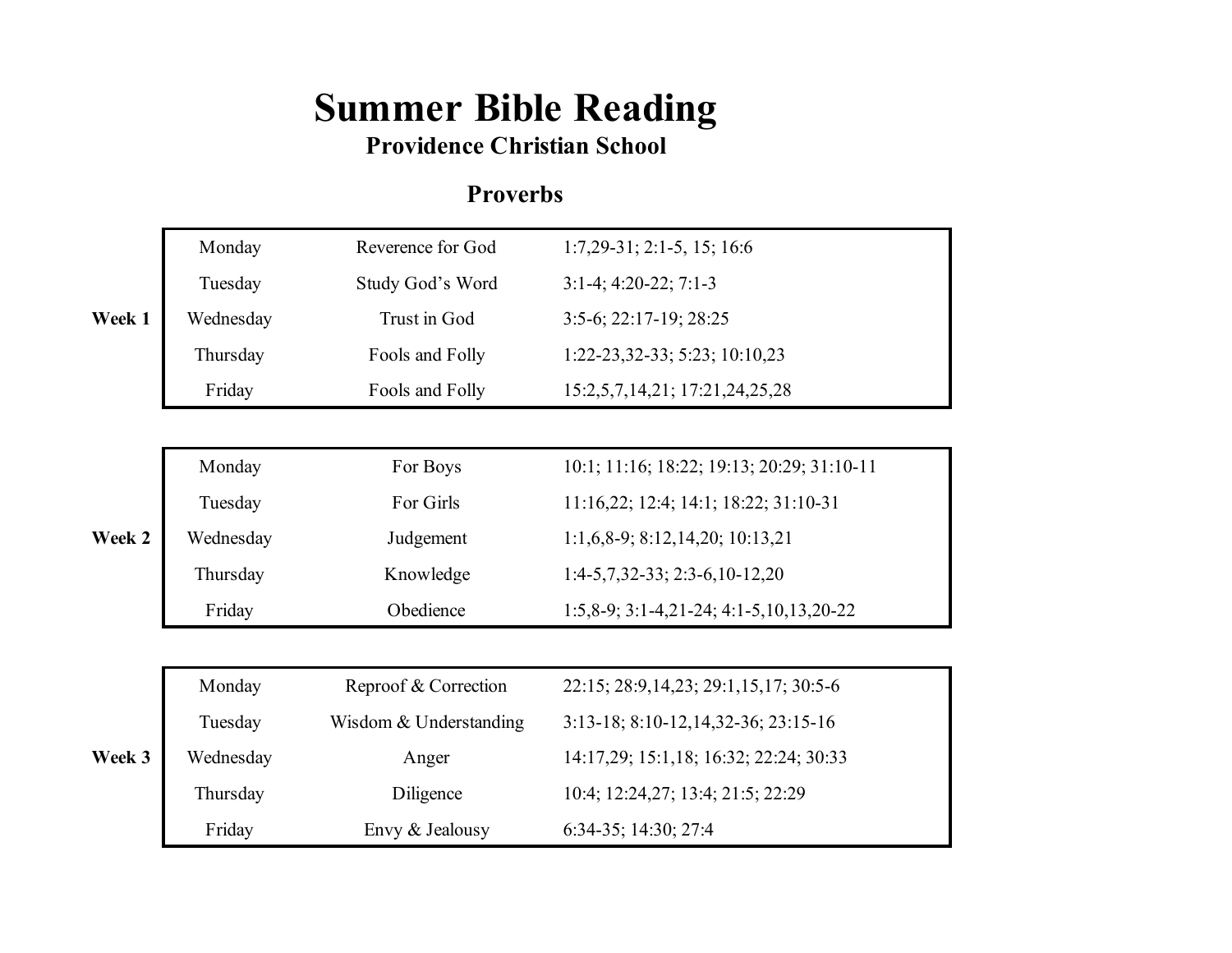|        | Monday    | Fear                   | 3:21, 24-26; 10:24; 29:25                             |
|--------|-----------|------------------------|-------------------------------------------------------|
|        | Tuesday   | Greed & Covetousness   | $1:18-19$ ; $13:25$ ; $15:16,27$ ; $27:20$ ; $28:6,8$ |
| Week 4 | Wednesday | Haste                  | 14:29; 18:13; 19:2; 21:5; 28:20,22; 29:20             |
|        | Thursday  | Jumping to Conclusions | 18:13; 25:8; 29:20                                    |
|        | Friday    | Pride                  | 11:2; 13:10; 15:25; 16:5, 18-19; 29:23                |

|        | Monday    | <b>Selfishness</b>  | 3:27-28; 18:1; 24:11-12; 28:22; 28:27   |  |
|--------|-----------|---------------------|-----------------------------------------|--|
|        | Tuesday   | Self-Control        | 15:18; 16:32; 19:11; 23:1-3; 25:16,27   |  |
| Week 5 | Wednesday | Self-Satisfaction   | 12:4; 13:19; 14:14; 16:20; 21:2         |  |
|        | Thursday  | Sleeping $&$ Rising | 3:21,24; 9:11,20,22; 10:5; 19:15; 20:13 |  |
|        | Friday    | Temper              | 14:29; 16:32; 17:27; 19:11; 25:28       |  |

| Week 6 | Monday    | Temptation       | $1:10,15; 3:7-8; 4:25-27; 16:6,8,17,19$   |  |
|--------|-----------|------------------|-------------------------------------------|--|
|        | Tuesday   | <b>Boasting</b>  | 25:14,27; 27:1; 27:2                      |  |
|        | Wednesday | Complaining      | 15:4, 15: 17:22: 21:19: 25:24: 27:15      |  |
|        | Thursday  | Control of Mouth | 4:24; 6:1-2; 8:13; 10:11, 20-21, 31-32    |  |
|        |           |                  | 25:11, 23; 26: 22, 23, 28; 27: 15; 29: 11 |  |
|        | Friday    | Flattery         | 20:19; 26:28; 28:23; 29:5                 |  |